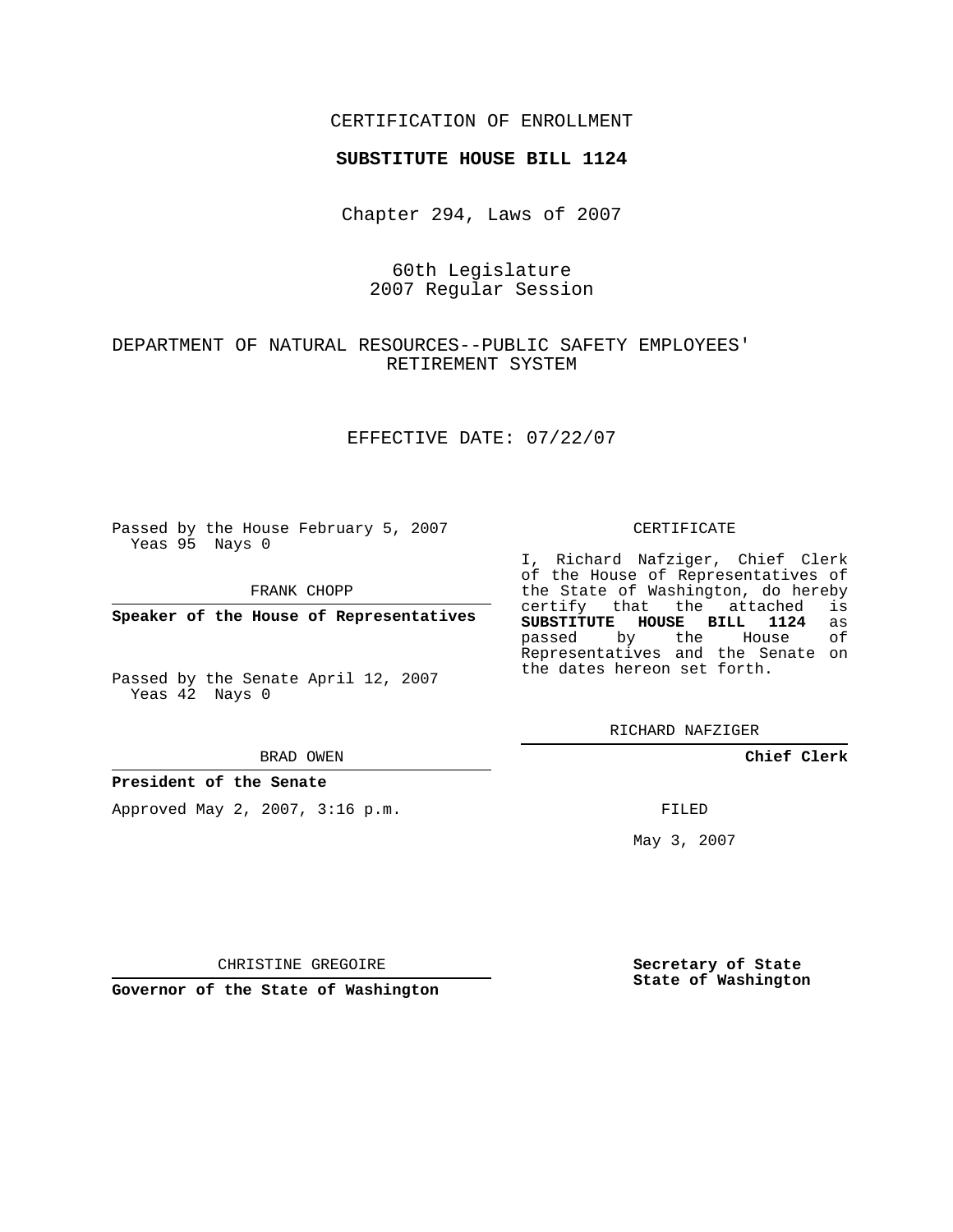# **SUBSTITUTE HOUSE BILL 1124** \_\_\_\_\_\_\_\_\_\_\_\_\_\_\_\_\_\_\_\_\_\_\_\_\_\_\_\_\_\_\_\_\_\_\_\_\_\_\_\_\_\_\_\_\_

\_\_\_\_\_\_\_\_\_\_\_\_\_\_\_\_\_\_\_\_\_\_\_\_\_\_\_\_\_\_\_\_\_\_\_\_\_\_\_\_\_\_\_\_\_

Passed Legislature - 2007 Regular Session

### **State of Washington 60th Legislature 2007 Regular Session**

**By** House Committee on Appropriations (originally sponsored by Representatives VanDeWege, B. Sullivan, O'Brien, Eickmeyer, Lovick, McCoy, Lantz, Simpson, Williams and Dickerson)

READ FIRST TIME 01/30/07.

 AN ACT Relating to the inclusion of the department of natural resources' law enforcement officers in the Washington public safety employees' retirement system by adding the department of natural resources to the definition of "employer" under chapter 41.37 RCW; and amending RCW 41.37.010 and 41.40.113.

BE IT ENACTED BY THE LEGISLATURE OF THE STATE OF WASHINGTON:

 **Sec. 1.** RCW 41.37.010 and 2006 c 309 s 2 are each amended to read as follows:

 The definitions in this section apply throughout this chapter, unless the context clearly requires otherwise.

 (1) "Retirement system" means the Washington public safety employees' retirement system provided for in this chapter.

 (2) "Department" means the department of retirement systems created in chapter 41.50 RCW.

 (3) "State treasurer" means the treasurer of the state of Washington.

 (4) "Employer" means the Washington state department of corrections, the Washington state parks and recreation commission, the 19 Washington state gambling commission, the Washington state patrol, the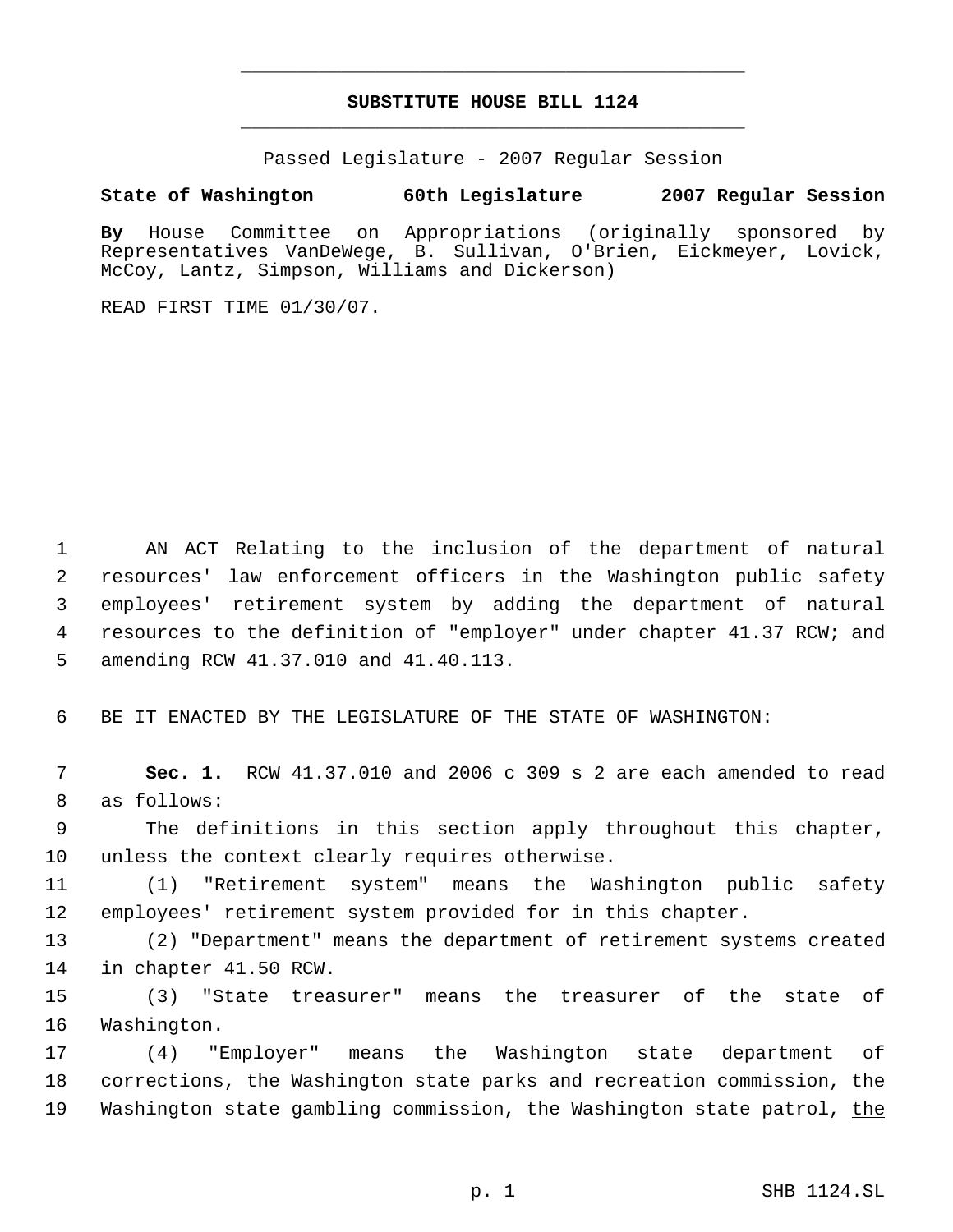Washington state department of natural resources, and the Washington 2 state liquor control board; any county corrections department; or any 3 city corrections department not covered under chapter  $41.28$  RCW( $\rightarrow$ 4 other employers employing statewide elective officials)).

 (5) "Member" means any employee employed by an employer on a full- time basis:

 (a) Who is in a position that requires completion of a certified criminal justice training course and is authorized by their employer to arrest, conduct criminal investigations, enforce the criminal laws of the state of Washington, and carry a firearm as part of the job;

 (b) Whose primary responsibility is to ensure the custody and security of incarcerated or probationary individuals as a corrections 13 officer, probation officer, or jailer;

 (c) Who is a limited authority Washington peace officer, as defined in RCW 10.93.020, for an employer; or

 (d) Whose primary responsibility is to supervise members eligible under this subsection.

 (6)(a) "Compensation earnable" for members, means salaries or wages earned by a member during a payroll period for personal services, including overtime payments, and shall include wages and salaries deferred under provisions established pursuant to sections 403(b), 414(h), and 457 of the United States internal revenue code, but shall exclude nonmoney maintenance compensation and lump sum or other payments for deferred annual sick leave, unused accumulated vacation, unused accumulated annual leave, or any form of severance pay.

 (b) "Compensation earnable" for members also includes the following actual or imputed payments, which are not paid for personal services:

 (i) Retroactive payments to an individual by an employer on reinstatement of the employee in a position, or payments by an employer to an individual in lieu of reinstatement, which are awarded or granted as the equivalent of the salary or wage which the individual would have earned during a payroll period shall be considered compensation earnable to the extent provided in this subsection, and the individual shall receive the equivalent service credit;

 (ii) In any year in which a member serves in the legislature, the member shall have the option of having such member's compensation earnable be the greater of: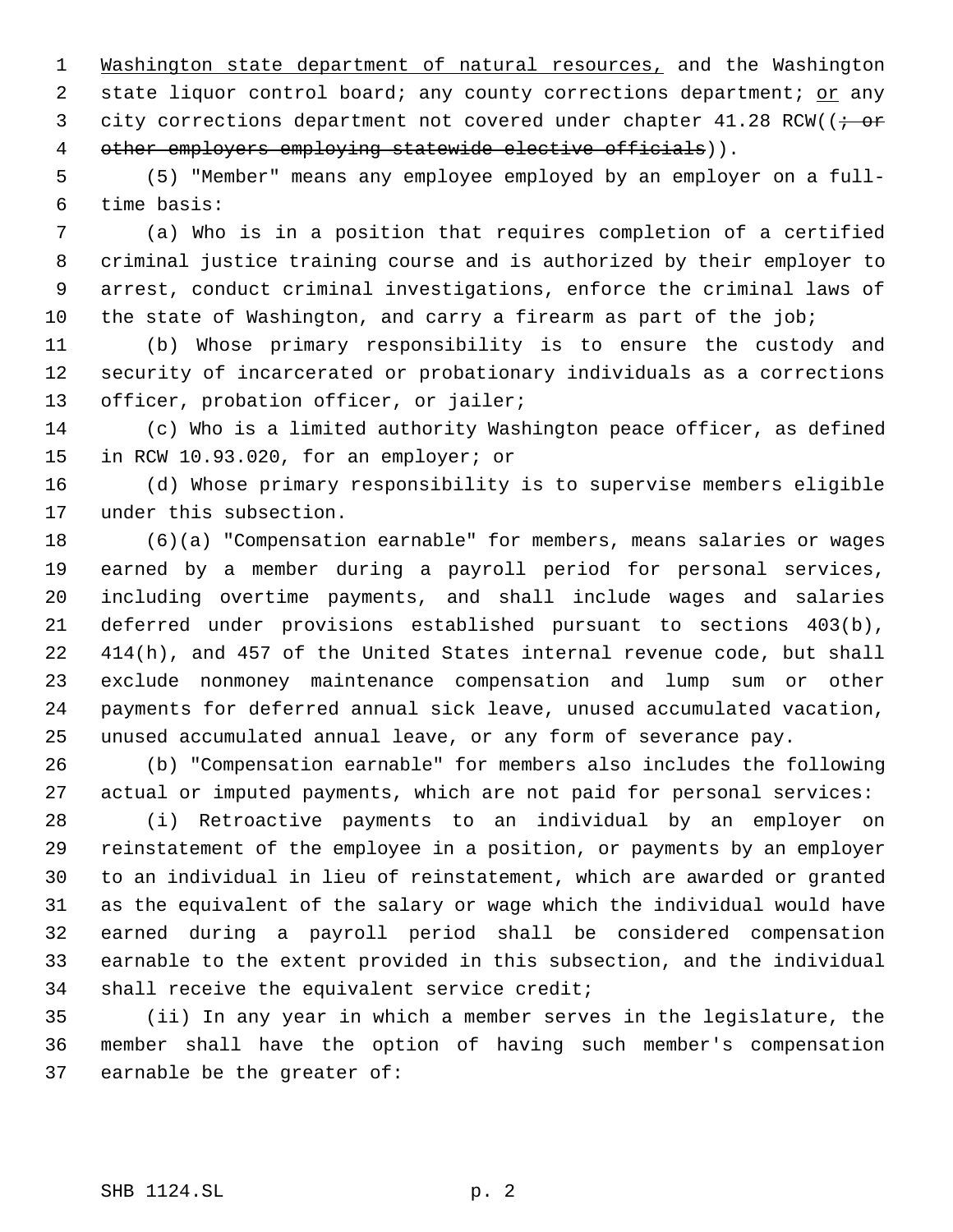(A) The compensation earnable the member would have received had such member not served in the legislature; or

 (B) Such member's actual compensation earnable received for nonlegislative public employment and legislative service combined. Any additional contributions to the retirement system required because compensation earnable under (b)(ii)(A) of this subsection is greater than compensation earnable under (b)(ii)(B) of this subsection shall be 8 paid by the member for both member and employer contributions;

 (iii) Assault pay only as authorized by RCW 27.04.100, 72.01.045, and 72.09.240;

 (iv) Compensation that a member would have received but for a disability occurring in the line of duty only as authorized by RCW 41.37.070;

 (v) Compensation that a member receives due to participation in the leave sharing program only as authorized by RCW 41.04.650 through 41.04.670; and

 (vi) Compensation that a member receives for being in standby status. For the purposes of this section, a member is in standby status when not being paid for time actually worked and the employer requires the member to be prepared to report immediately for work, if the need arises, although the need may not arise.

 (7) "Service" means periods of employment by a member on or after July 1, 2006, for one or more employers for which compensation earnable is paid. Compensation earnable earned for ninety or more hours in any calendar month shall constitute one service credit month. Compensation earnable earned for at least seventy hours but less than ninety hours in any calendar month shall constitute one-half service credit month of service. Compensation earnable earned for less than seventy hours in any calendar month shall constitute one-quarter service credit month of service. Time spent in standby status, whether compensated or not, is not service.

 Any fraction of a year of service shall be taken into account in the computation of such retirement allowance or benefits.

 (a) Service in any state elective position shall be deemed to be full-time service.

 (b) A member shall receive a total of not more than twelve service credit months of service for such calendar year. If an individual is employed in an eligible position by one or more employers the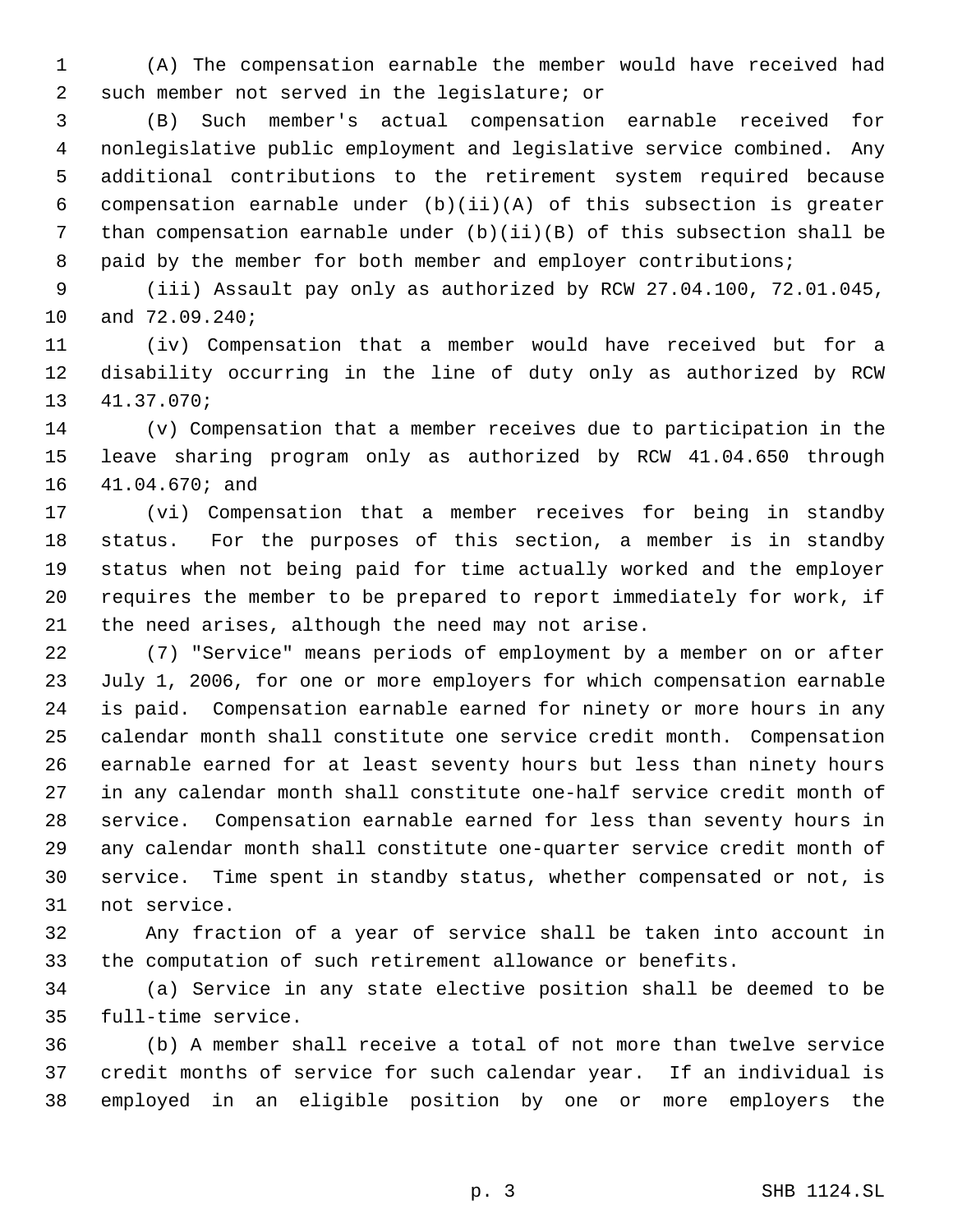individual shall receive no more than one service credit month during any calendar month in which multiple service for ninety or more hours is rendered.

 (8) "Service credit year" means an accumulation of months of service credit which is equal to one when divided by twelve.

 (9) "Service credit month" means a month or an accumulation of months of service credit which is equal to one.

(10) "Membership service" means all service rendered as a member.

 (11) "Beneficiary" means any person in receipt of a retirement allowance or other benefit provided by this chapter resulting from service rendered to an employer by another person.

 (12) "Regular interest" means such rate as the director may determine.

 (13) "Accumulated contributions" means the sum of all contributions standing to the credit of a member in the member's individual account, including any amount paid under RCW 41.50.165(2), together with the regular interest thereon.

 (14) "Average final compensation" means the member's average compensation earnable of the highest consecutive sixty months of service credit months prior to such member's retirement, termination, or death. Periods constituting authorized leaves of absence may not be used in the calculation of average final compensation except under RCW 41.37.290.

 (15) "Final compensation" means the annual rate of compensation earnable by a member at the time of termination of employment.

 (16) "Annuity" means payments for life derived from accumulated contributions of a member. All annuities shall be paid in monthly installments.

 (17) "Pension" means payments for life derived from contributions made by the employer. All pensions shall be paid in monthly installments.

 (18) "Retirement allowance" means monthly payments to a retiree or beneficiary as provided in this chapter.

 (19) "Employee" or "employed" means a person who is providing services for compensation to an employer, unless the person is free from the employer's direction and control over the performance of work. The department shall adopt rules and interpret this subsection consistent with common law.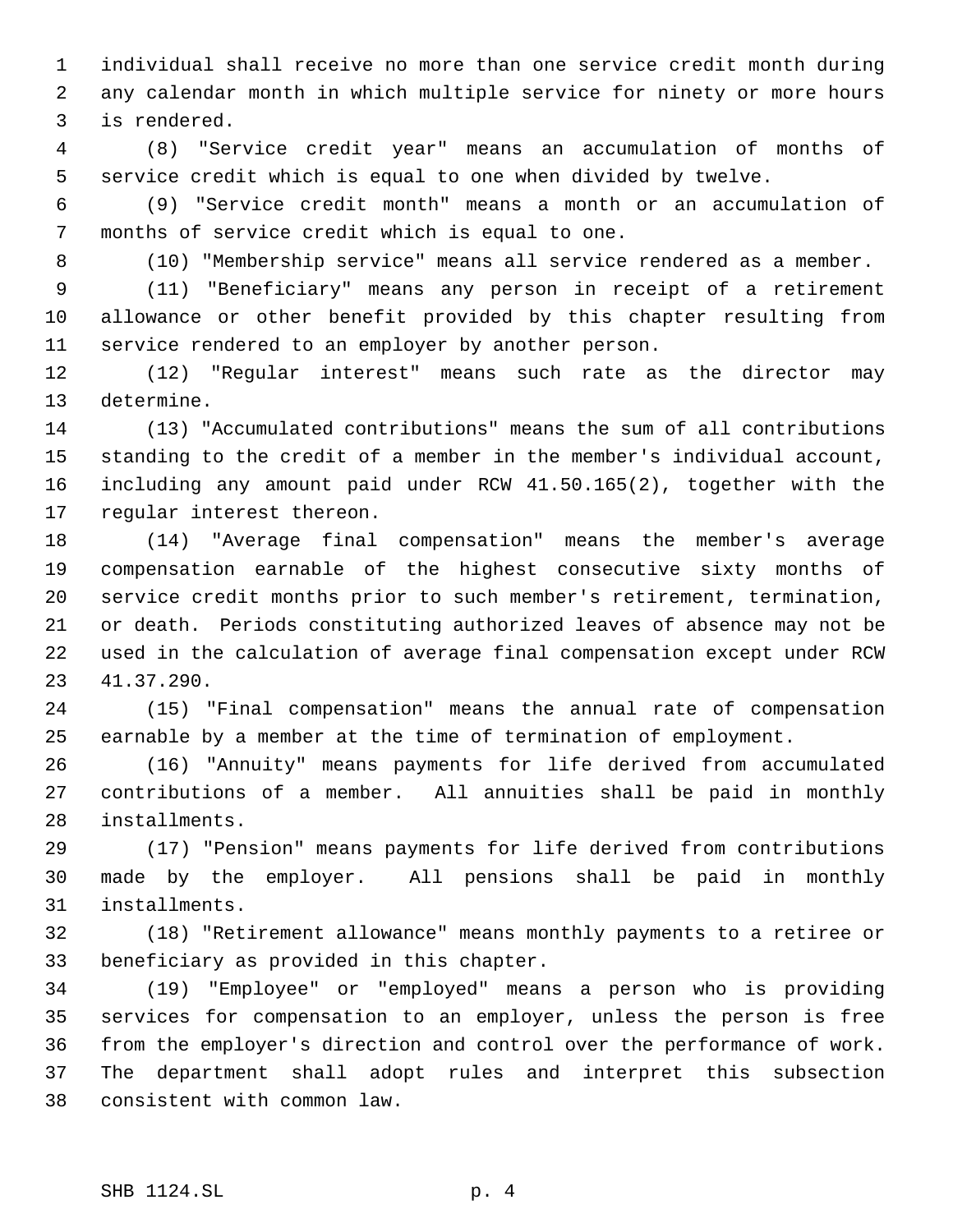(20) "Actuarial equivalent" means a benefit of equal value when computed upon the basis of such mortality and other tables as may be adopted by the director.

 (21) "Retirement" means withdrawal from active service with a retirement allowance as provided by this chapter.

 (22) "Eligible position" means any permanent, full-time, fully compensated position included in subsection (5) of this section.

 (23) "Ineligible position" means any position which does not conform with the requirements set forth in subsection (22) of this section.

 (24) "Leave of absence" means the period of time a member is authorized by the employer to be absent from service without being separated from membership.

 (25) "Retiree" means any person who has begun accruing a retirement allowance or other benefit provided by this chapter resulting from service rendered to an employer while a member.

(26) "Director" means the director of the department.

 (27) "State elective position" means any position held by any person elected or appointed to statewide office or elected or appointed as a member of the legislature.

 (28) "State actuary" or "actuary" means the person appointed pursuant to RCW 44.44.010(2).

 (29) "Plan" means the Washington public safety employees' retirement system plan 2.

 (30) "Index" means, for any calendar year, that year's annual average consumer price index, Seattle, Washington area, for urban wage earners and clerical workers, all items, compiled by the bureau of labor statistics, United States department of labor.

 (31) "Index A" means the index for the year prior to the determination of a postretirement adjustment.

(32) "Index B" means the index for the year prior to index A.

 (33) "Adjustment ratio" means the value of index A divided by index B.

 (34) "Separation from service" occurs when a person has terminated all employment with an employer.

 **Sec. 2.** RCW 41.40.113 and 2004 c 242 s 5 are each amended to read as follows: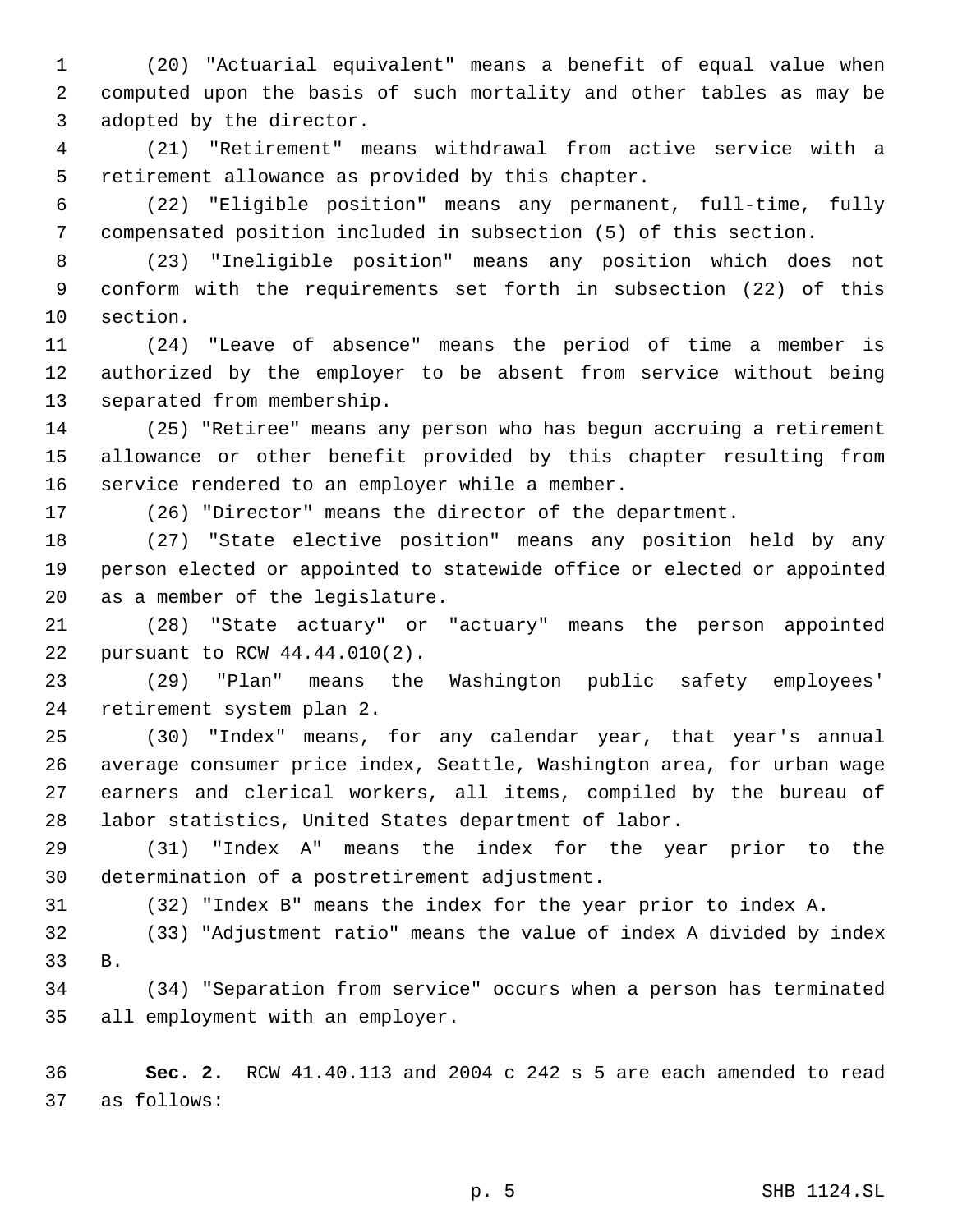(1) An employee who was a member of the public employees' retirement system plan 2 or plan 3 before July 1, 2006, and on July 1, 2006, is employed by an employer as defined in RCW 41.37.010(4) and is an employee in a job class included in RCW 41.37.010(5), has the following options during the election period:

 (a) Remain a member of the public employees' retirement system; or (b) Become a member of the public safety employees' retirement system plan 2. All members will be dual members as provided in chapter 41.54 RCW, and public employees' retirement system service credit may not be transferred to the public safety employees' retirement system plan 2.

 (2) The "election period" is the period between July 1, 2006, and September 30, 2006.

 (3) During the election period, employees remain members of the public employees' retirement system plan 2 or plan 3 until they elect to join the public safety employees' retirement system. Members who elect to join the public safety employees' retirement system as described in subsection (1) of this section will have their membership begin prospectively from the date of their election.

 (4) If after September 30, 2006, the member has not made an election to join the public safety employees' retirement system he or she will remain in the public employees' retirement system plan 2 or plan 3.

 (5) An employee who was a member of the public employees' retirement system plan 1 on or before July 1, 2006, and on or after July 1, 2006, is employed by an employer as defined in RCW 41.37.010(4) as an employee in a job class included in RCW 41.37.010(5), shall remain a member of the public employees' retirement system plan 1.

 (6) All new employees hired on or after July 1, 2006, who become employed by an employer as defined in RCW 41.37.010(4) as an employee in a job class included in RCW 41.37.010(5) will become members of the public safety employees' retirement system.

 (7) An employee of the department of natural resources who was a member of the public employees' retirement system plan 2 or plan 3 before July 1, 2007, and on July 1, 2007, is performing the duties as defined in RCW 41.37.010(5), has the following options during the election period defined in subsection (8) of this section:

(a) Remain in the public employees' retirement system; or